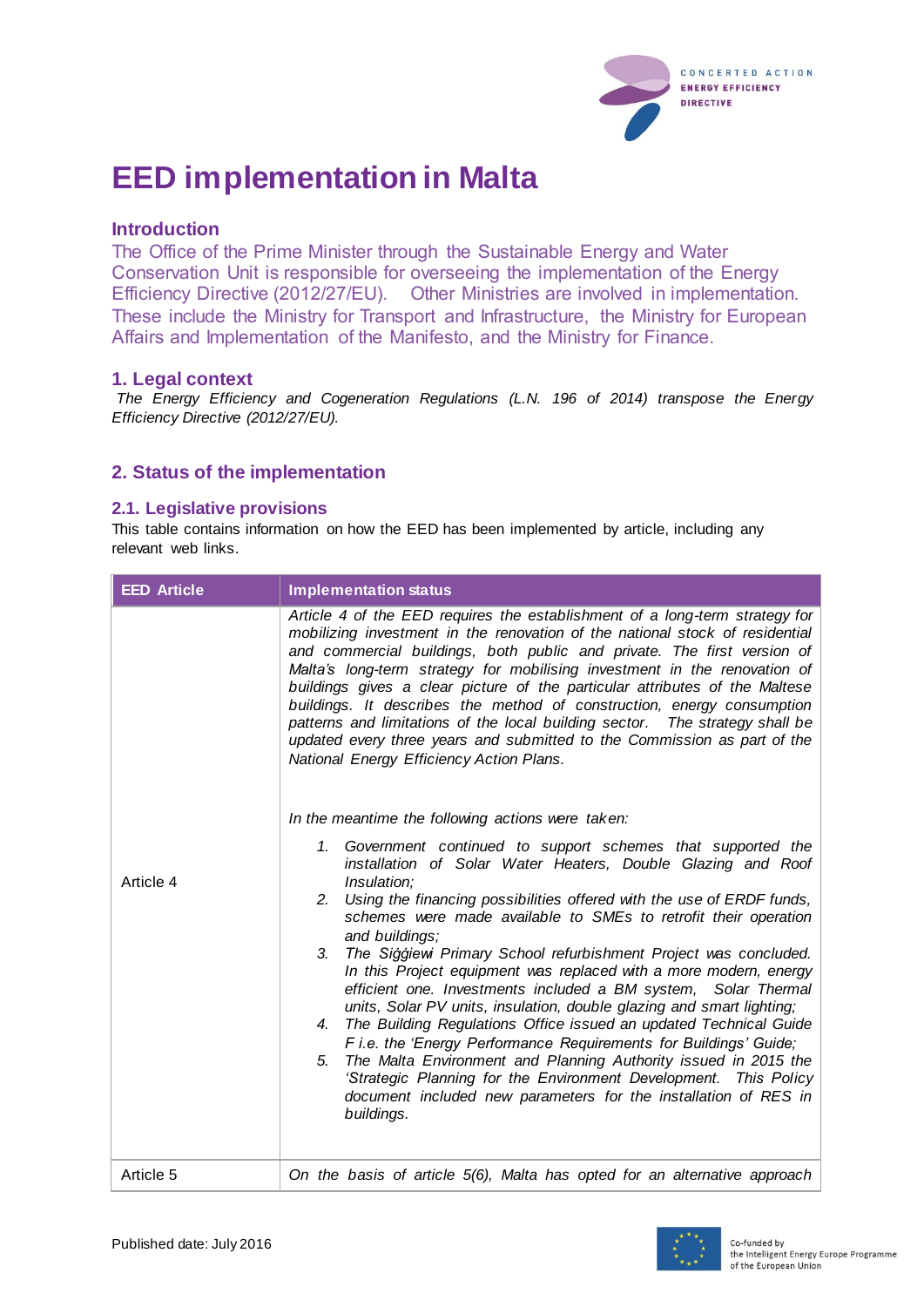CONCERTED ACTION **ENERGY EFFICIENCY DIRECTIVE** 

|                        | which allows the possibility to count the excess savings achieved in the<br>previous or following years towards the target of a given year.<br>Meanwhile the Sustainable Energy and Water Conservation Unit provides                                                                                                                                                                                                                                                                                                                                                                                                                                                          |
|------------------------|-------------------------------------------------------------------------------------------------------------------------------------------------------------------------------------------------------------------------------------------------------------------------------------------------------------------------------------------------------------------------------------------------------------------------------------------------------------------------------------------------------------------------------------------------------------------------------------------------------------------------------------------------------------------------------|
|                        | technical advice to Public bodies in order to improve their energy<br>consumption.                                                                                                                                                                                                                                                                                                                                                                                                                                                                                                                                                                                            |
| Article 6              | With respect to the provisions of Article 6 of the EED, SEWCU is<br>collaborating with the relevant entities including the Department of<br>Contracts to formalize in an appropriate guidance document the<br>administrative processes to implement Article 6 of the EED.<br>The<br>document will be available online to guide public authorities in their<br>procurement of goods, services and buildings in line with Article 6.                                                                                                                                                                                                                                            |
|                        | In its report for Article 7 drafted in December 2013, Malta indicated that<br>Article 7 energy savings would be met through the setting up of an Energy<br>Efficiency Obligation Scheme, as well as alternative policy measures.                                                                                                                                                                                                                                                                                                                                                                                                                                              |
|                        | The Energy Efficiency Obligation Scheme requires the main public utility in<br>the electricity sector to:                                                                                                                                                                                                                                                                                                                                                                                                                                                                                                                                                                     |
|                        | To instruct consumers in wise energy use in the home through<br>а.<br>appropriate messages (both general and specific) via smart<br>meters. Smart meters will also detect fraud and hence control<br>excessive use of energy which usually accompanies fraud.                                                                                                                                                                                                                                                                                                                                                                                                                 |
|                        | b. To set up a Domestic Residential Household Tariff System that<br>through its progressiveness incentivises energy efficiency                                                                                                                                                                                                                                                                                                                                                                                                                                                                                                                                                |
| Article 7              | The majority of energy savings will be achieved through alternative energy<br>saving policies.<br>Measures include :                                                                                                                                                                                                                                                                                                                                                                                                                                                                                                                                                          |
|                        | Financing schemes or instruments and fiscal incentives .e.g<br>incentive schemes for Building Improvement through Double<br>Glazing and Roof Insulation;<br>Public corporations leading by example e.g. the considerable<br>investment for the Water Services Corporation to improve the                                                                                                                                                                                                                                                                                                                                                                                      |
|                        | energy efficiency of its operation;<br>Direction to the public sector to improve the energy efficiency of its<br>buildings;                                                                                                                                                                                                                                                                                                                                                                                                                                                                                                                                                   |
|                        | Improvement in the energy consumption of the vehicle fleet;<br>Introduction of small and micro cogeneration units providing heat<br>energy for own use.<br>Voluntary Agreements.                                                                                                                                                                                                                                                                                                                                                                                                                                                                                              |
| Article 8 & Article 16 | Malta has adopted Option (a) given in Article 8(1)(a), where energy audits<br>are carried out in an independent manner by qualified and/or accredited<br>experts according to qualification criteria. The Sustainable Energy and<br>Water Conservation Unit (SEWCU) monitor energy audit activities. It is the<br>agency that promotes energy audits and guarantees the attainment of the<br>desired quality in mandatory audits by non-SMEs.<br>SEWCU in conjunction with the Regulator for Energy and Water Services<br>had issued a guidance note on the carrying out of mandatory energy audits<br>by non-SMEs. This guidance note can be accessed at the following link: |
|                        | http://energy.gov.mt/en/Pages/guidancenotes.aspx                                                                                                                                                                                                                                                                                                                                                                                                                                                                                                                                                                                                                              |
|                        | The Regulator for Energy and Water Services (REWS) had issued a<br>Government Notice (GN 1032 of 2014) which sets out a scheme for the<br>registration of training courses leading to the certification of energy auditors                                                                                                                                                                                                                                                                                                                                                                                                                                                    |

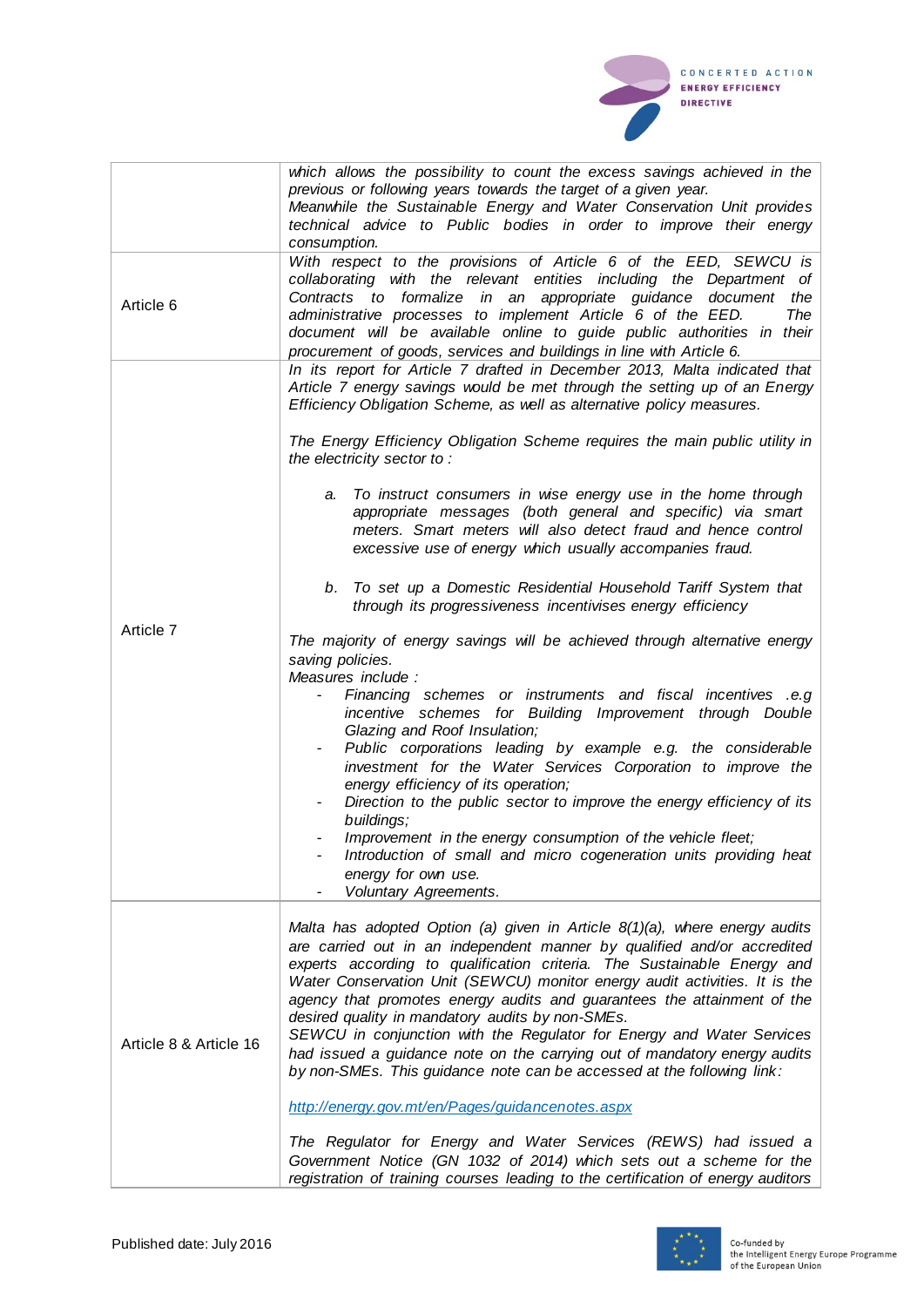|                | and energy managers. The registered training courses and the list of<br>certified energy auditors and energy managers are available at the following<br>link:                                                                                                                                                                                                                                                                                                                                                                                                                                                                                                                                                                                                                                                              |
|----------------|----------------------------------------------------------------------------------------------------------------------------------------------------------------------------------------------------------------------------------------------------------------------------------------------------------------------------------------------------------------------------------------------------------------------------------------------------------------------------------------------------------------------------------------------------------------------------------------------------------------------------------------------------------------------------------------------------------------------------------------------------------------------------------------------------------------------------|
|                | https://www.rews.org.mt/#/en/a/81-providers-res-and-energy-audits                                                                                                                                                                                                                                                                                                                                                                                                                                                                                                                                                                                                                                                                                                                                                          |
| Article 9 - 11 | By mid 2015, Enemalta had installed around 274,500 electricity Smart<br>meters, this being 92.3% of the total number of customer services<br>installed. There remained around 23,000 installations that still had to be<br>equipped with a Smart meter. Most of these are either closed premises or<br>premises wherein there are technical difficulties for installation.<br>Malta revised the electricity and water bills aligning it to the requirements<br>specified in the EED. Further changes are also being proposed to make the                                                                                                                                                                                                                                                                                   |
|                | bill to provide more information to the consumer.                                                                                                                                                                                                                                                                                                                                                                                                                                                                                                                                                                                                                                                                                                                                                                          |
| Article 12     | Article 12 requires MSs to take appropriate measures to promote and<br>facilitate an efficient use of energy by small energy customers, including<br>domestic customers. Malta is addressing this requirement through various<br>initiatives intended for small energy customers investing in energy efficiency<br>and renewable sources. These measures include fiscal incentives, feed-in<br>tariffs, grants and subsidies, and the implementation of exemplary projects<br>in the residential sector. Furthermore SEWCU technical personnel<br>participate in popular media programmes and conduct home visits, to<br>promote energy efficiency and provide tailored energy and water savings<br>tips. These instruments and policies are intended to promote a behavioural<br>change towards the better use of energy. |
| Article 14     | Malta had notified the European Commission that there are no exemptions<br>from the requirement for thermal electricity generation installations to be<br>subject to a cost benefit analysis, in line with Article 14(6) of the EED.<br>Malta has also recently carried out an analysis in order to assess cost<br>effective and efficient heating and cooling. CHP technology seems to have<br>a marginal potential role in Malta, even when taking into account provisions<br>of Directive 2012/27/EU of enhancing this technology and district heating.<br>This is accentuated by the fact that Malta has practically no cheaply                                                                                                                                                                                        |
|                | available indigenous resources of biomass or biogas, and currently there is<br>no natural gas network to render the fuel supply cheaper than present<br>Nevertheless, the economic cost-benefit analysis drawn up in<br>options.<br>accordance with Directive 2012/27/EU showed some positive results for<br>some scenarios of CHP plants penetration rate especially when considering<br>environmental benefits and health externalities that could receive a better<br>evaluation in the future. However the up-take of CHP technology as small<br>scale stand alone installations is rendered more difficult considering the<br>market competition of equally efficient heating technologies, like heat<br>pumps and condensing boilers.                                                                                |
|                | The current local conditions may not be ideal for the implementation of CHP<br>and district heating networks; the report suggests a series of policies and<br>measures that may be adopted to support and promote these technologies<br>for the medium term up to 2020 and further out to 2030 with the introduction<br>of even more ambitious legislation and technological breakthroughs.                                                                                                                                                                                                                                                                                                                                                                                                                                |
|                | As regards the equipment mentioned in Article 14(6) it is not currently<br>envisaged that in the near future new peak load and back-up electricity<br>generating installations, nuclear power installations, geological storages of<br>carbon dioxide, industrial installations with a total thermal input exceeding<br>20MW generating waste heat, and new district heating and cooling network<br>with a total thermal input exceeding 20MW are installed in Malta.                                                                                                                                                                                                                                                                                                                                                      |



CONCERTED ACTION **ENERGY EFFICIENCY DIRECTIVE**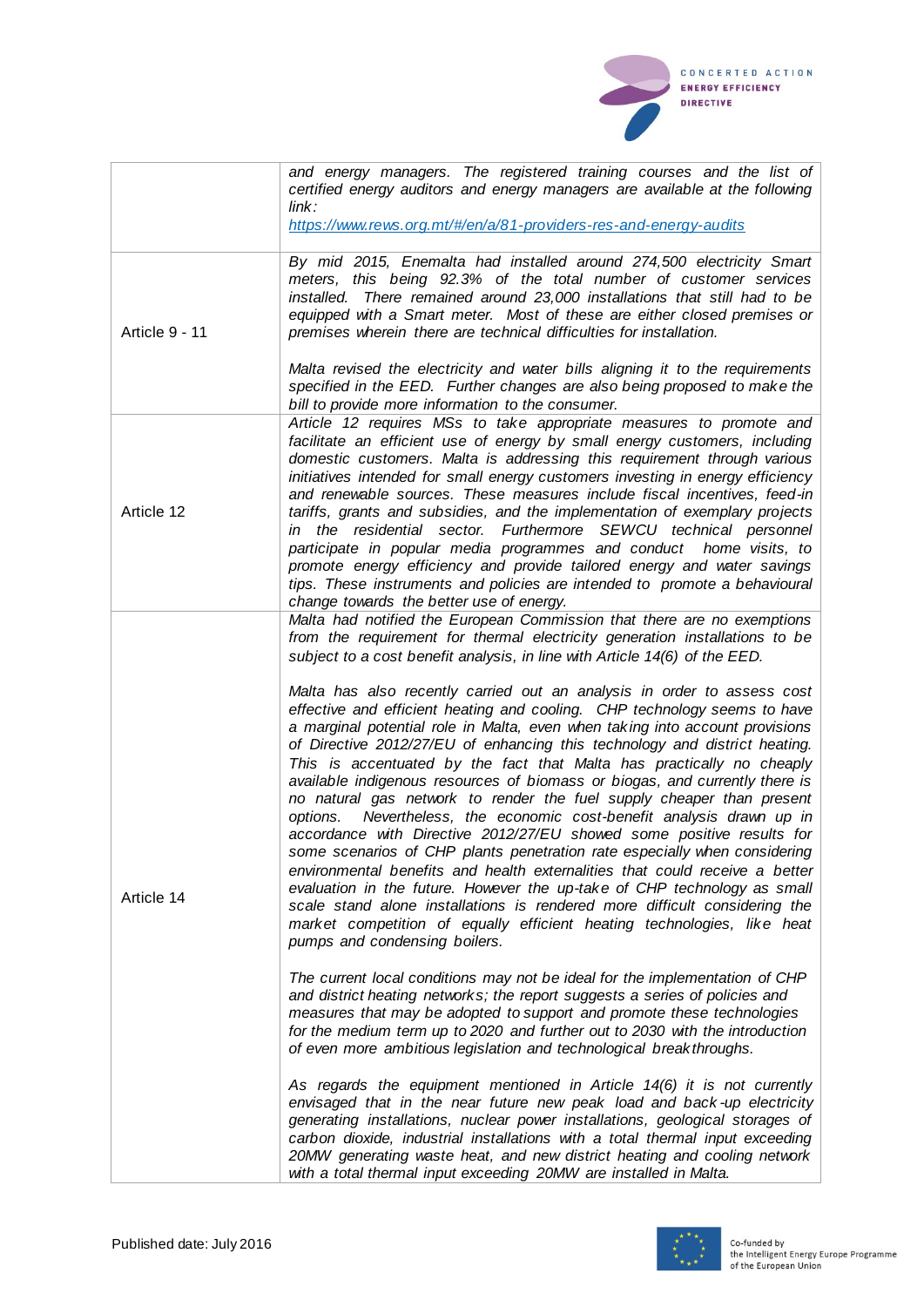

| Article 15 | In line with the requirements of this Article, the designated distribution<br>system operator has carried out an assessment of the energy efficiency<br>potential of the electricity infrastructure.                                                                                                                                                                                                                                                                                                                                                                                                                                                                                                                                                                                                                                                                                                                                                                                                                                                                                                                                                                                                                                                                                                                                                                                                                                                                                                                                                                                                                                                                            |
|------------|---------------------------------------------------------------------------------------------------------------------------------------------------------------------------------------------------------------------------------------------------------------------------------------------------------------------------------------------------------------------------------------------------------------------------------------------------------------------------------------------------------------------------------------------------------------------------------------------------------------------------------------------------------------------------------------------------------------------------------------------------------------------------------------------------------------------------------------------------------------------------------------------------------------------------------------------------------------------------------------------------------------------------------------------------------------------------------------------------------------------------------------------------------------------------------------------------------------------------------------------------------------------------------------------------------------------------------------------------------------------------------------------------------------------------------------------------------------------------------------------------------------------------------------------------------------------------------------------------------------------------------------------------------------------------------|
| Article 17 | A newly set up website www.ecobuild.gov.mt addresses this article.<br>The website's objective is to promote discussion and disseminate expertise<br>in local applications of green building technology. The project is envisaged<br>to facilitate Malta in achieving the EU 2020 targets for energy efficient<br>buildings.<br>One of the aims of this website is to enhance consumer awareness with<br>respect to energy efficiency and renewable energy sources. The website<br>ecobuild.gov.mt includes:<br>Product catalogue of locally available green building technologies;<br>Job descriptions of certified technicians, designers, consultancy &<br>specialist services;<br>Non-technical advice for home-owners investing in energy-saving<br>measures;<br>Technical<br>produce<br>information<br>building<br>for<br>professionals,<br>technicians and developers;<br>Technical advice on how to make the most cost-effective choice of<br>products.<br>The Immediate target results for the Website are:<br>More exposure to all approved green building products;<br>A direct comparison between products from different suppliers;<br>More energy awareness;<br>Collection of green design data;<br>Long term benefits;<br>Less energy poverty;<br>More comfortable buildings through the implementation of green<br>technology;<br>Better understanding of green building products and services;<br>Supporting the Government targets for EU 2020.<br>In order to achieve its goals the website is focused on:<br>- Homeowners<br>- Developers<br>- Contractors<br>- Architects<br>- Engineers<br>- Stakeholders in the Green Building Product & Service Industry |
| Article 18 | Malta has prepared a document on energy performance contracting and<br>related monitoring and verification which will be issued for public<br>consultation. Amongst other things, the public consultation will provide<br>feedback whether the EPC model is suitable for Malta and whether Malta<br>needs to have a transitory business model for EPC or even an EPC<br>facilitator.                                                                                                                                                                                                                                                                                                                                                                                                                                                                                                                                                                                                                                                                                                                                                                                                                                                                                                                                                                                                                                                                                                                                                                                                                                                                                            |
| Article 19 | Studies to implement these paragraphs of this Article are still being<br>developed.                                                                                                                                                                                                                                                                                                                                                                                                                                                                                                                                                                                                                                                                                                                                                                                                                                                                                                                                                                                                                                                                                                                                                                                                                                                                                                                                                                                                                                                                                                                                                                                             |
|            |                                                                                                                                                                                                                                                                                                                                                                                                                                                                                                                                                                                                                                                                                                                                                                                                                                                                                                                                                                                                                                                                                                                                                                                                                                                                                                                                                                                                                                                                                                                                                                                                                                                                                 |

# **2.2. Non-legislative provisions**